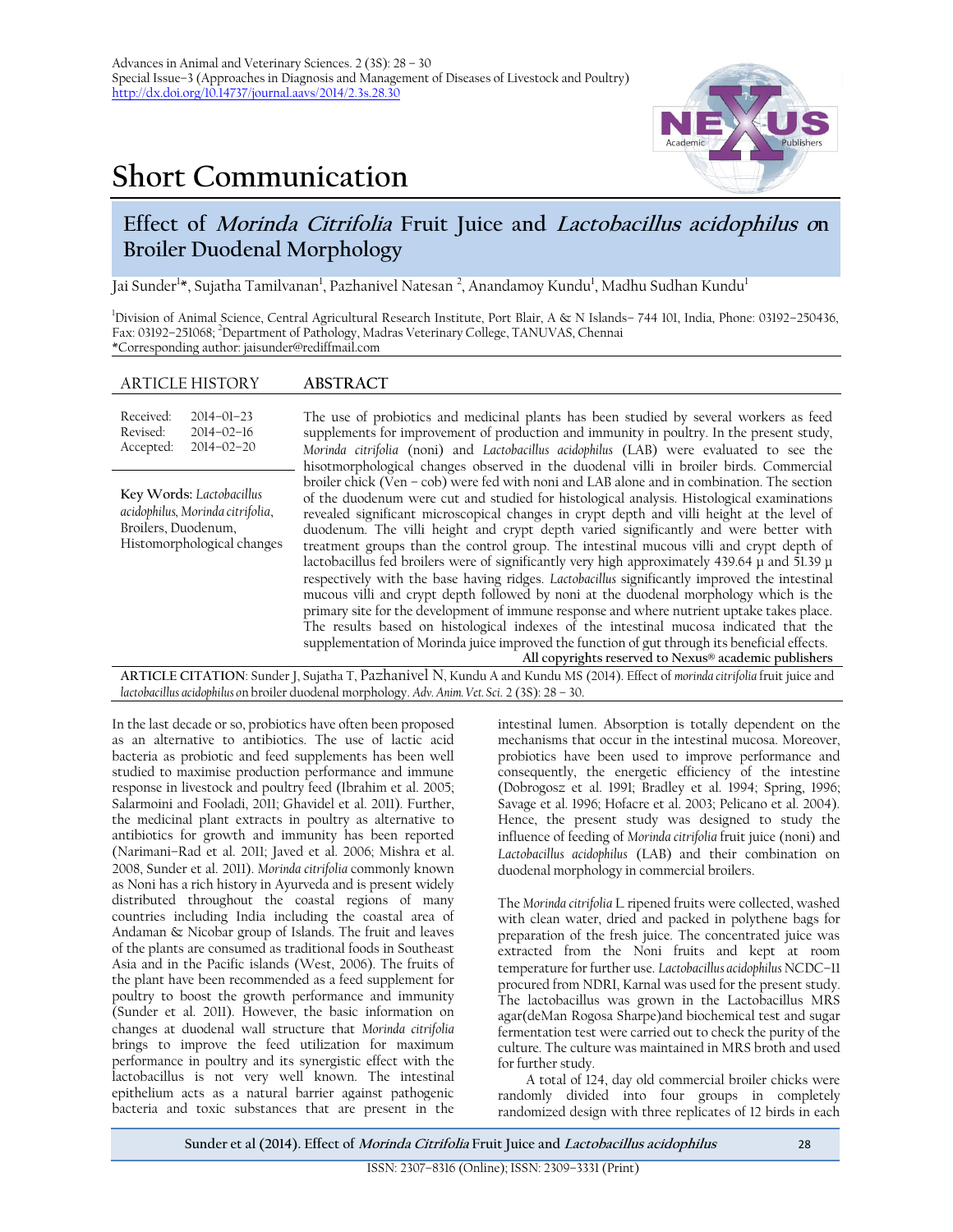

replicate. Chicks were vaccinated for Ranikhet disease and Marek's disease at the hatchery. The experiment was conducted for 49 days. The birds were kept under deep litter system of rearing and provided with standard starter and finisher ration and water *ad–lib*. No medication, deworming was given throughout the experiment. The starter feed was given to the birds till 3<sup>rd</sup> week of age and then finisher feed was given to the birds from  $4-7^{\text{th}}$  week. Broilers were assigned to each of four treatment groups.

The diets were isoenergetic (3090 / 3150 ME Kcal /kg) and isonitrogenous (21.5 / 17.7 per cent crude protein) and formulated to meet the minimum nutrient requirements of broilers.

Six birds from each group were slaughtered by humane method at the age of 3 weeks. The histological examination



of intestinal wall was made by covering the stages of sampling, washing, inclusion, cutting and coloring with hematoxiline–eosine respectively and .Mallory trichromic coloration was done according to the method described by Bancroft and Marilyn (2008).

Statistical analysis of measurements was carried as per Snedecor and Cochran (1994). The significance of the difference among the groups was determined by Duncan's multiple range tests (Petrie and Watson, 1991).

Histomorphometry of duodenal section is presented in table 1. Significant microscopical changes have taken place in crypt depth and villi height at the level of duodenum in layers of the intestinal wall (Figure 1).



Figure 1: Villi height and crypt depth of the duodenum of broiler fed with diet containing noni+LAB (a) control (b)

| Table 1: Duodenal morphometry as influenced by LAB and noni groups |  |  |  |  |  |  |
|--------------------------------------------------------------------|--|--|--|--|--|--|
|                                                                    |  |  |  |  |  |  |

| Intestinal indices |                          |                           |                         |                          |
|--------------------|--------------------------|---------------------------|-------------------------|--------------------------|
|                    | Morinda citrifolia juice | Lactobacillus acidophilus | $(Noni+LAB)$            | (Control)                |
|                    | Noni)                    | (LAB)                     |                         |                          |
| Crypt depth (µm)   | $52.42^a \pm 2.23$       | $51.39^a \pm 1.98$        | $51.07^a \pm 2.20$      | $43.60^{\circ}$ ± 1.36   |
| Villi Length (µm)  | $357.98^{ab} \pm 32.37$  | $439.64^a \pm 29.79$      | $390.63^{ab} \pm 18.78$ | $323.75^{\circ}$ ± 12.49 |

The villi height and crypt depth varied significantly and were better with treatment groups than the control group. The control group mucosa contained villi with a medium height of approximately 323.75 µ that was statistically comparable with noni and noni + lactobacillus groups. The crypt depth  $(43.60 \mu)$  of control group was significantly lowest. Intestinal glands attached to the villi consisted of a small lumen and epithelium as well as a small number of leukocytes. The birds from noni and noni+lactobacillus combination group had a villi of significantly medium height with comparatively better crypt depth as compared to control group. A large number of leukocytes were in transit. The intestinal mucous villi and crypt depth of lactobacillus fed broilers were of significantly very high approximately 439.64 µ and 51.39 µ respectively with the base having ridges. The capillary network underwent both hyperplasia and hypertrophy.

The significant efficacy of *Lactobacillus* followed by noni was evident at the duodenal morphology which is the primary site for the development of immune response and where nutrient uptake takes place. This improved

microscopic structure of villi by the *Morinda citrifolia* justified the data on better feed efficiency and overall growth performance as reported by Singh et al. (2008) who reported that *Morinda citrifolia* fruit rich in the neutraceutical compounds, amino acids, vitamins, minerals and coenzymes might have played an important role in uptake of the nutrients in the gut and in turn directly or indirectly help in metabolism of the nutrients. The finding of this work also justified the report of the positive influence of noni juice on immune response in poultry by Sunder et al. (2007 and 2011). Pelicano et al. (2003 and 2005) and Loddi et al. (2004) have found the beneficial effects of probiotics and prebiotics at 21 days of age on histological indexes of the intestinal mucosa as lower villi height in the duodenum of control birds compared with birds fed diets containing probiotics and prebiotics . This present work is agreed by the report of Lavinia et al. (2009) who provided the data regarding the changes in the microscopic structure of chicken duodenum and immune response as a consequence of aromatic plant extracted essential oils present in their feed. The findings of the present study corroborated the

**Sunder et al (2014). Effect of Morinda Citrifolia Fruit Juice and Lactobacillus acidophilus** 29